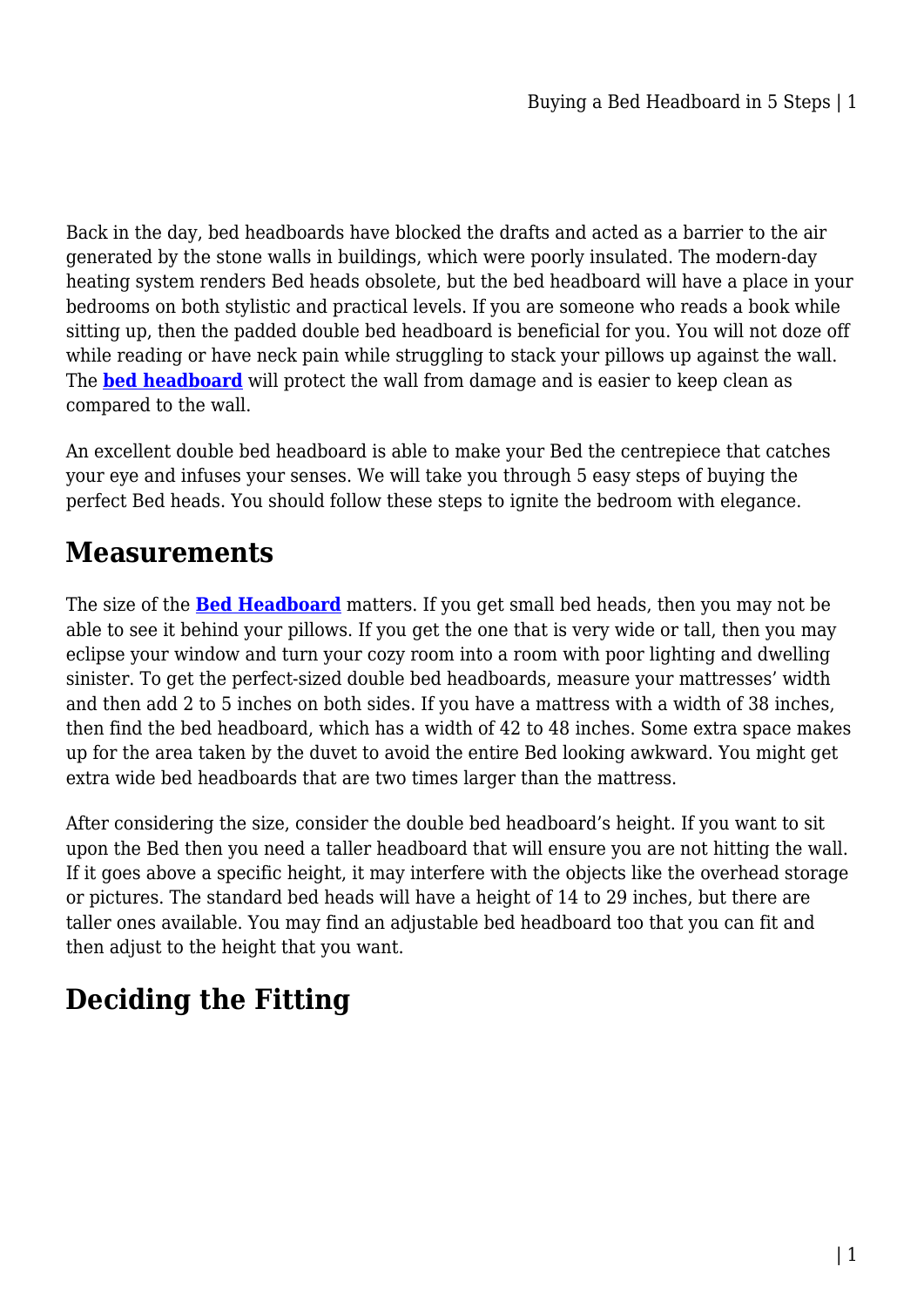

Bed Headboards

One best way to ensure that the bed headboards fit the frame is to get the frame with a headboard. If you are finding the bed heads separately and are worried about the double bed headboard not fitting your frame, consider the headboard's fitting first. If you are going for a wall-mounted Bed Headboard, you will not worry about the fitting as it will fit in the wall.

But in the case of an independently attached headboard – you'll need to look at the width measurements to ensure that the struts of the headboard align with the points on the bed frame that allows for a headboard to be attached to it. You will mostly see stickers on the frame that will indicate that you can attach them there. The specifications of size compatibility or the exact measurements of fitting will be found on the product listing while buying bed headboards.

Most of the double bed headboard will come with the needed equipment to help you in attaching it. You can use extra tools but ensure they do not damage the Bed heads.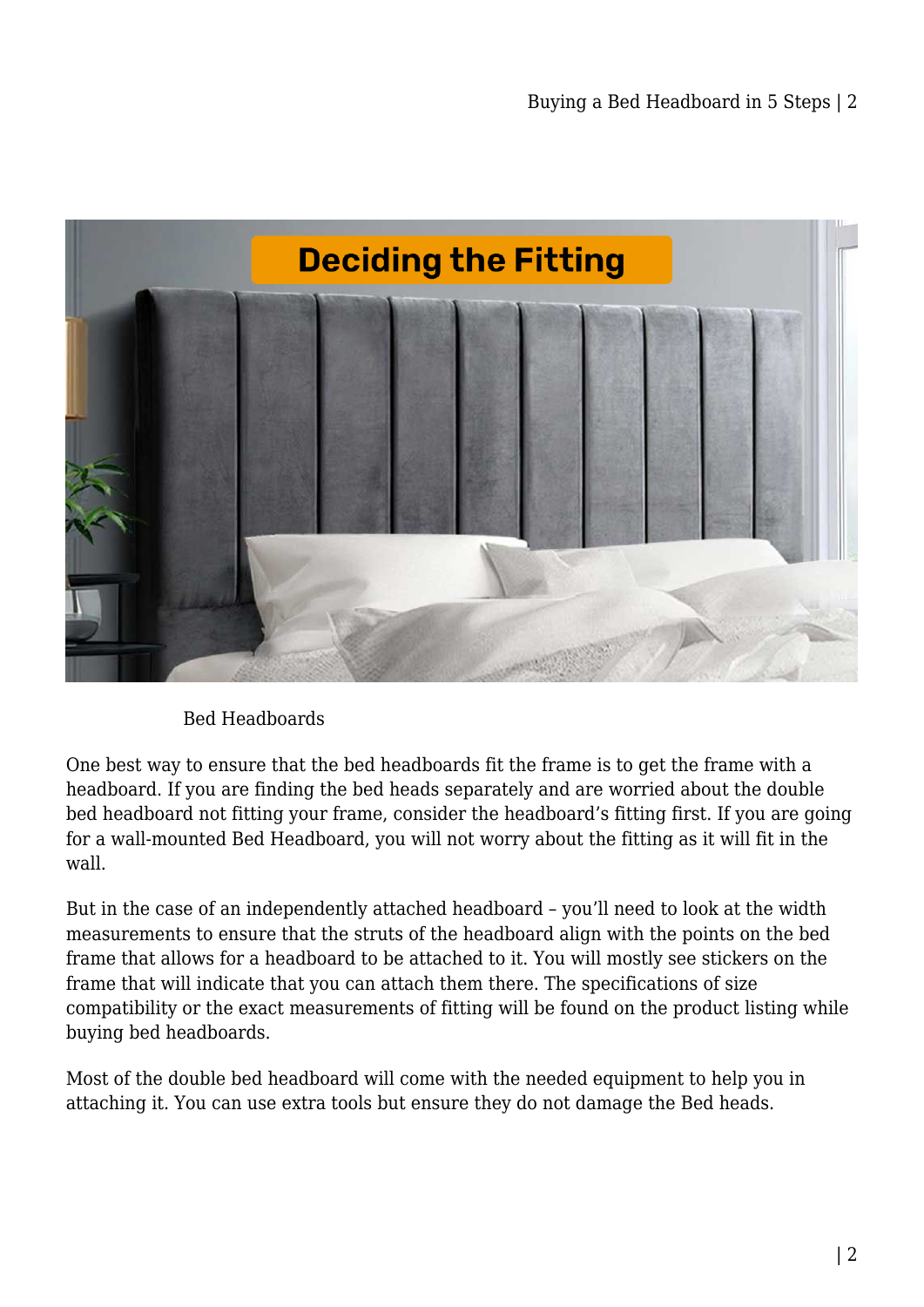# **Being Practical**

It is essential to consider the width and height of your **[bed headboards](https://mattressoffers.com.au/beds/bed-headboards/)**, as mentioned already, before buying them. Other practical considerations that you should consider consist of:

- Whether the headboard is hiding your window If it is the case, then you may need a metal headboard, which will let the light come in and give access to your window. If your window is higher, you may be able to purchase the shorter bed headboard, which will sit below.
- Will you or your partner be leaning against your double bed headboards If this is so, then you need the upholstered bed headboards that will allow you to stay comfortable, or get the adjustable Bed that preserves your posture, lessen your neck pain, and will improve your night sleep.
- Do you have enough room for the extendable Like the murphy beds and bunk beds that have the elements of extendable, such as trundles and drawers, you have to check the width and height of bed heads because it should not prevent the wardrobes, cupboards, doors, or other things that need space to open, from functioning.
- Is the Bed adjustable? If you have an adjustable bed, you may prefer the bed headboards, which can hang from the wall for decorative purposes. Raised beds can allow more practicality to use the double bed headboard to work on a laptop, watch TV, or read.

## **Selecting the style**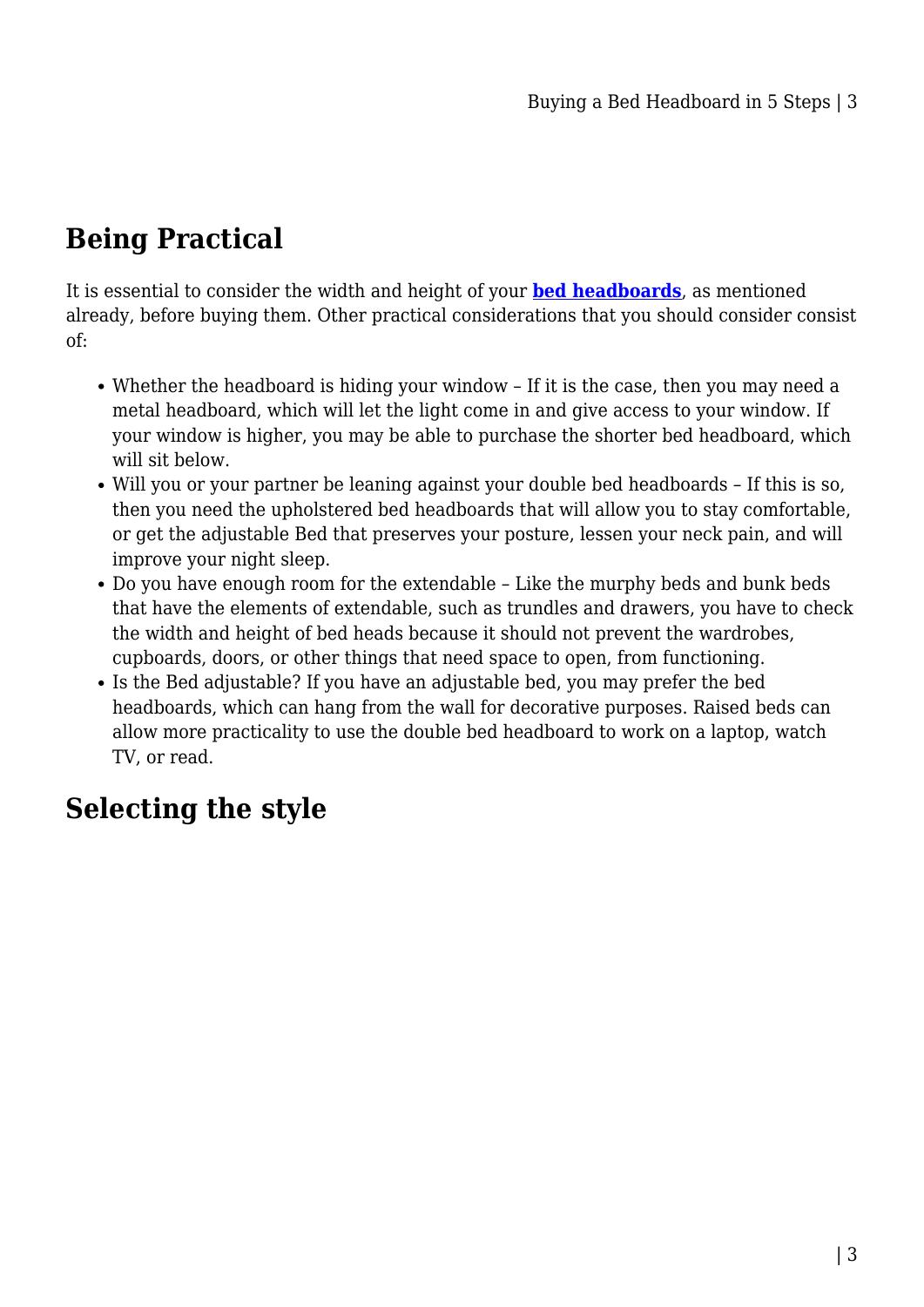

#### Bed Headboards

This is a fun part. You have to make sure that the bed headboards go with the décor of your room. You can do it by looking at the Bed heads pictures online, but also look at the material type that it is made from and the bed headboard styles that are available. Some of the common Bed Headboard types are:

- Wood Headboards
- Metal Headboards
- Upholstered Headboards
- Wall Mounted Headboards
- Headboards with Storage

# **Purchasing the Headboard**

The most important and last step is to decide on purchasing your bed headboards. If you have decided which double bed headboards you want to go for, you can look for specific options. There are many different types of bed headboards available for you. Make sure you get a double bed headboard for your double bed. The bed headboards should offer more